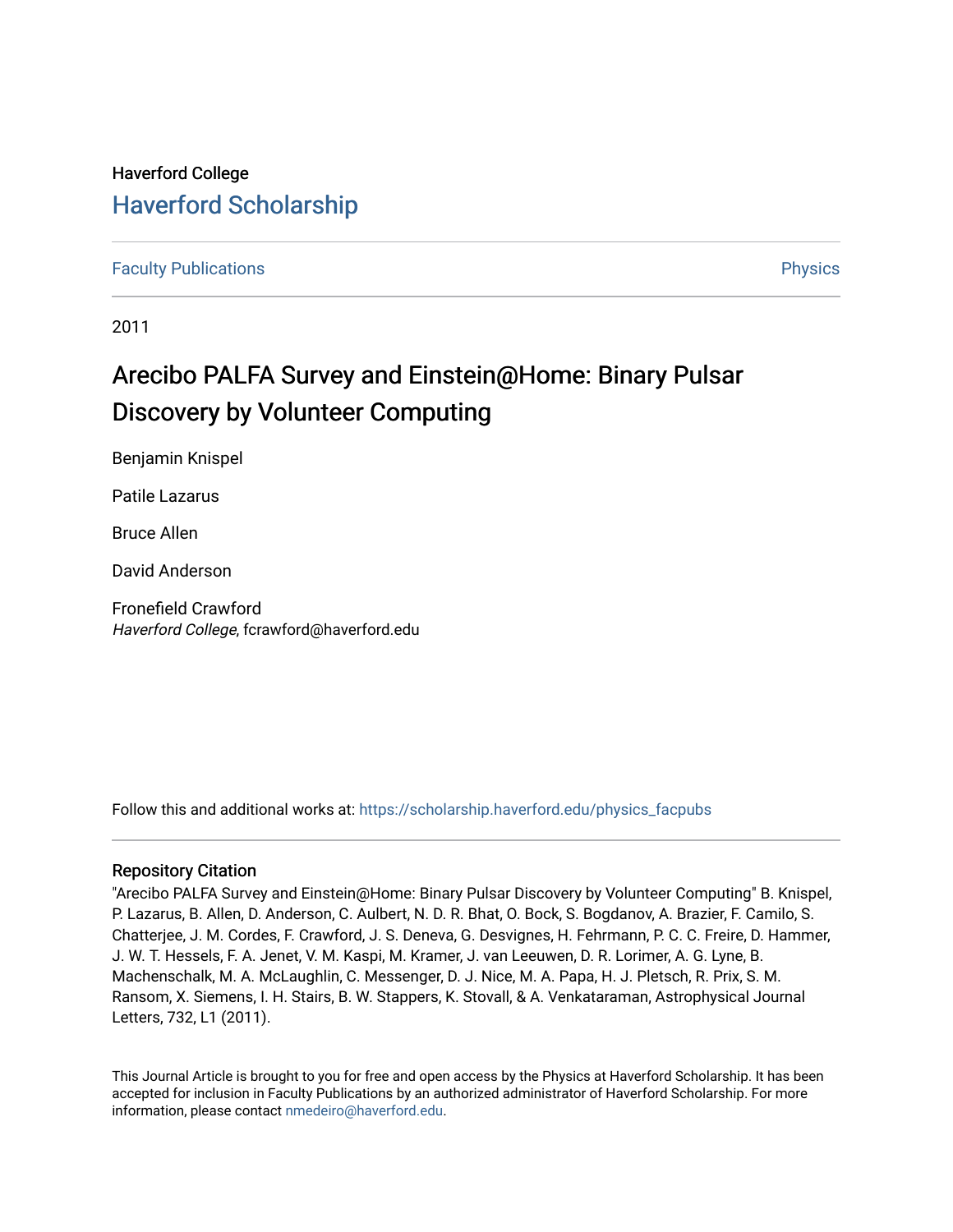# ARECIBO PALFA SURVEY AND EINSTEIN@HOME: BINARY PULSAR DISCOVERY BY VOLUNTEER COMPUTING

B. KNISPEL<sup>1,2</sup>, P. LAZARUS<sup>3</sup>, B. ALLEN<sup>1,2,4</sup>, D. ANDERSON<sup>5</sup>, C. AULBERT<sup>1,2</sup>, N. D. R. BHAT<sup>6</sup>, O. BOCK<sup>1,2</sup>, S. BOGDANOV<sup>3</sup>, A. Brazier<sup>7,8</sup>, F. Camilo<sup>9</sup>, S. Chatterjee<sup>7</sup>, J. M. Cordes<sup>7</sup>, F. Crawford<sup>10</sup>, J. S. Deneva<sup>11</sup>, G. Desvignes<sup>12</sup>, H. Fehrmann<sup>1,2</sup>, P. C. C. FREIRE<sup>13</sup>, D. HAMMER<sup>4</sup>, J. W. T. HESSELS<sup>14,15</sup>, F. A. JENET<sup>16</sup>, V. M. KASPI<sup>3</sup>, M. KRAMER<sup>13,17</sup>, J. VAN LEEUWEN<sup>14,15</sup>, D. R. LORIMER<sup>18,24</sup>, A. G. LYNE<sup>17</sup>, B. MACHENSCHALK<sup>1,2</sup>, M. A. MCLAUGHLIN<sup>18,24</sup>, C. MESSENGER<sup>1,2,19</sup>, D. J. Nice<sup>20</sup>, M. A. Papa<sup>4,21</sup>, H. J. Pletsch<sup>1,2</sup>, R. Prix<sup>1,2</sup>, S. M. Ransom<sup>22</sup>, X. Siemens<sup>4</sup>, I. H. Stairs<sup>23</sup>, B. W. Stappers<sup>17</sup>, K. Stovall<sup>16</sup>, and A. VENKATARAMAN<sup>11</sup> <sup>1</sup> Abter-Einstein-Institut, Max-Planck-Institut für Gravitationsphysik, D-30167 Hannover, Germany<br>
<sup>2</sup> Institut für Gravitationsphysik, Leibniz Universität Hannover, D-30167 Hannover, Germany<br>
<sup>2</sup> Institut in Gravitation

*Received 2011 February 25; accepted 2011 March 15; published 2011 April 6*

# ABSTRACT

We report the discovery of the 20.7 ms binary pulsar J1952+2630, made using the distributed computing project Einstein@Home in Pulsar ALFA survey observations with the Arecibo telescope. Follow-up observations with the Arecibo telescope confirm the binary nature of the system. We obtain a circular orbital solution with an orbital period of 9.4 hr, a projected orbital radius of 2.8 lt-s, and a mass function of  $f = 0.15 M_{\odot}$  by analysis of spin period measurements. No evidence of orbital eccentricity is apparent; we set a  $2\sigma$  upper limit  $e \leq 1.7 \times 10^{-3}$ . The orbital parameters suggest a massive white dwarf companion with a minimum mass of  $0.95 M_{\odot}$ , assuming a pulsar mass of  $1.4 M_{\odot}$ . Most likely, this pulsar belongs to the rare class of intermediate-mass binary pulsars. Future timing observations will aim to determine the parameters of this system further, measure relativistic effects, and elucidate the nature of the companion star.

*Key words:* pulsars: general – pulsars: individual (J1952+2630) – stars: neutron – white dwarfs

# 1. INTRODUCTION

Pulsars in short-period orbits with neutron stars or white dwarfs are invaluable tools for diverse areas of science. Pulsars are precise clocks and enable very stringent tests of Einstein's theory of general relativity (e.g., Taylor & Weisberg [1989;](#page-5-0) Kramer & Wex [2009\)](#page-5-0). These binary systems also provide unique opportunities to studying their properties as stellarevolution endpoints (see review by Stairs [2004\)](#page-5-0). The detection of relativistic effects like the Shapiro delay, most easily measured for highly inclined binary systems with a massive companion, can reveal the orbital geometry as well as the masses of the pulsar and its companion (Ferdman et al. [2010\)](#page-5-0). Precise mass measurements of the pulsar further our understanding of matter

at (super)nuclear densities by providing constraints on the possible equations of state, e.g., Demorest et al. [\(2010\)](#page-5-0).

Here, we report the discovery and the orbital parameters of PSR J1952+2630. This pulsar is in an almost circular 9.4 hr orbit with a massive companion of at least  $0.95 M_{\odot}$ , assuming a pulsar mass of  $1.4 M_{\odot}$ . Thus, this new binary system is a good candidate for the measurement of relativistic effects like the Shapiro delay and could have an impact on all science areas listed above.

#### 2. DISCOVERY OF PSR J1952+2630

PSR J1952+2630 was discovered in Pulsar ALFA (PALFA) survey observations taken in 2005 August with the 305 m Arecibo telescope. The survey observations cover two sky regions close to the Galactic plane ( $|b| \leq 5^\circ$ ). One region is in the inner Galaxy (32°  $\lesssim \ell \lesssim 77°$ ) and is observed with

<sup>&</sup>lt;sup>24</sup> Also adjunct at the NRAO (National Radio Astronomy Observatory), Green Bank, WV 24944, USA.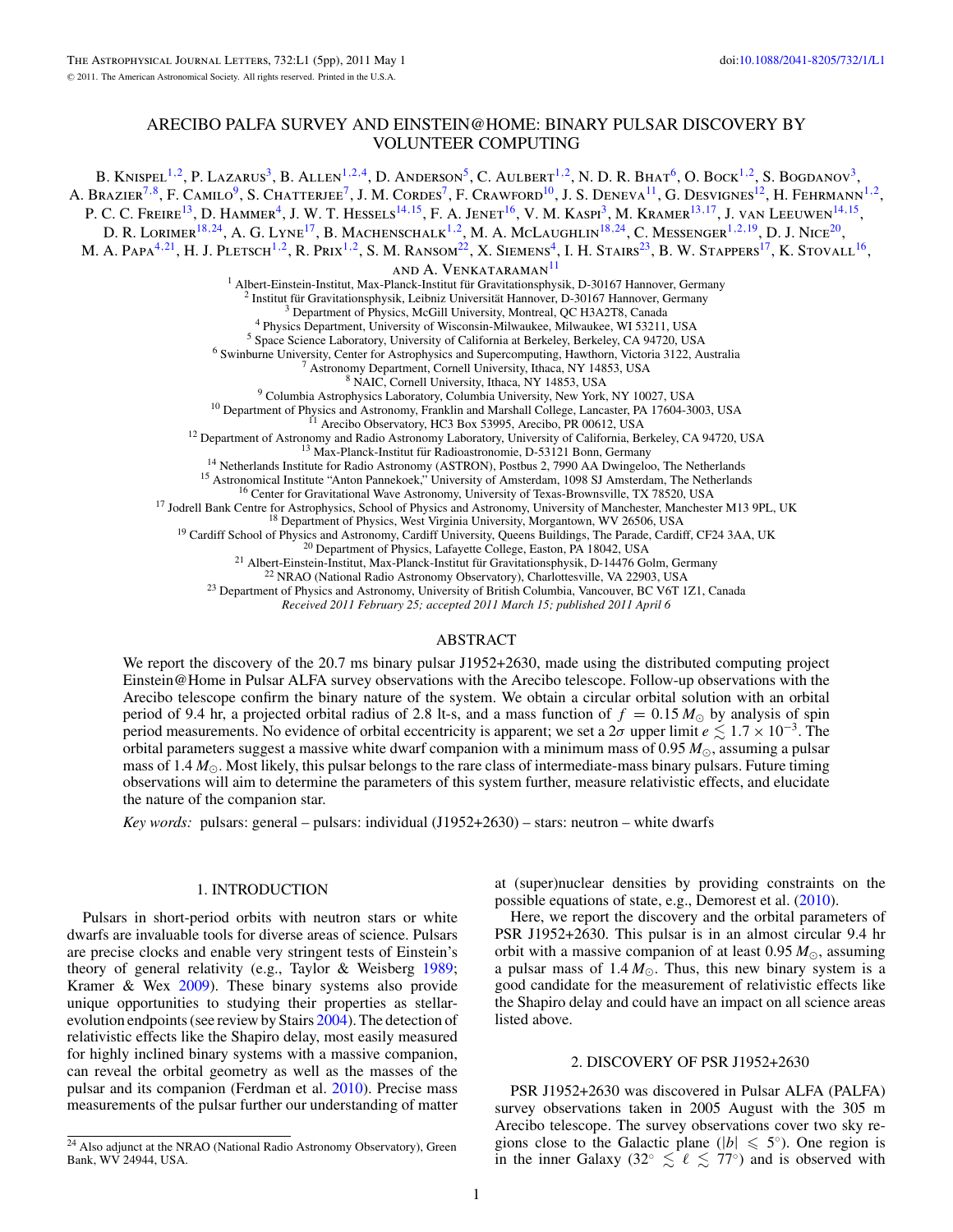268 s dwell time per observation; the other in the outer Galaxy  $(168° \lesssim \ell \lesssim 214°)$  with 134 s long observations. The observations use ALFA, a cooled seven feed-horn, dual-polarization receiver at 1.4 GHz (Cordes et al. [2006\)](#page-5-0). Signals are amplified, filtered, and down-converted. Then, autocorrelation spectrometers, the Wideband Arecibo Pulsar Processors (WAPPs; Dowd et al. [2000\)](#page-5-0), sum polarizations and generate spectra over 100 MHz of bandwidth with 256 channels every 64*μ*s.

Data are archived at the Center for Advanced Computing (CAC), Cornell University. They are searched for isolated and binary pulsars in three independent pipelines: (1) a pipeline at the CAC searching for isolated pulsars and single pulses; (2) a pipeline using the PRESTO $25$  software package operating at several PALFA Consortium member sites, searching for isolated pulsars and binary pulsars with orbits longer than  $\approx$ 1 hr, and single pulses; and (3) Einstein@Home, searching for isolated or binary pulsars with orbits longer than 11 minutes.

Einstein @Home<sup>26</sup> is a distributed computing project. Its main goal is the detection of gravitational waves from unknown rapidly spinning neutron stars in data from the LIGO and VIRGO detectors (Abbott et al. [2009\)](#page-5-0). Since 2009 March, about 35% of Einstein@Home compute cycles have been used to search for pulsars in radio data from the PALFA survey. For Einstein@Home, volunteer members of the public sign up their home or office computers, which automatically download work units from project servers over the internet, carry out analyses when idle, and return results. These are automatically validated by comparison with results for the *same* work unit, produced by a different volunteer's computer. As of today, more than 280,000 individuals have contributed; each week about 100,000 different computers download work. The aggregate sustained computational power of 0.38 PFlop  $s^{-1}$  is comparable to that of the world's largest supercomputers.<sup>27</sup>

For Einstein@Home, raw data are transferred from the CAC to the Albert Einstein Institute, Hannover, Germany, via highspeed internet connections. There, servers dedisperse the raw data into time series with 628 trial dispersion measure (DM) values up to 1002.4 pc  $cm^{-3}$ . For bandwidth and throughput reasons, the time resolution of the raw data is reduced by a factor of two to  $128 \mu s$ . The dedispersed and downsampled time series are downloaded by the volunteers' computers over the internet and coherently searched for signals from pulsars in circular orbits longer than 11 minutes. A detection statistic, the significance  $S = -\log_{10}(p)$ , is evaluated on a grid of parameter space points, where *p* is the false-alarm probability of the signal in Gaussian noise. A list of the 100 most significant candidates for each dedispersed time series is returned. After completion of all work units for a given observation, the results are post-processed on servers in Hannover, visually inspected and optimized using tools from the PRESTO software package and finally uploaded to a central database at Cornell. A more detailed account of the Einstein@Home pipeline is available in B. Allen et al. (2011, in preparation).

The 20.7 ms pulsar J1952+2630 was found with a maximum significance of  $S = 39.6$  by visual inspection of the Einstein@Home results from a 268 s survey pointing with beam center at equatorial coordinates  $(\text{J2000.0}) \alpha = 19^\text{h}52^\text{m}34^\text{s}5$ ,  $\delta =$  $+26°31'14''.$  The pulsar is detected most significantly at a DM of 315*.*4 pc cm−3. The NE2001 model of Cordes & Lazio [\(2002\)](#page-5-0)



**Figure 1.** Folded pulse profile of PSR J1952+2630 at 1.4 GHz from the 576 s follow-up observation on 2010 September 20. The resulting period-averaged flux density is  $70 \mu Jy \leqslant S_{1400} \leqslant 100 \mu Jy$  (depending on the precise pulsar position within the beam). The duty cycle is  $6\%$  of the pulsar period  $P_0$ . The dispersive delay across a frequency channel is 0.3 ms.

with the given sky position implies a distance of  $9.4^{+2.1}_{-1.4}$  kpc. The discovery observation exhibits a marginally significant, but large, barycentric period derivative  $\dot{P} = 1.1(7) \times 10^{-9}$  s s<sup>-1</sup> over the short observation time and indicates that PSR J1952+2630 is in a short-period binary system.

# 3. FOLLOW-UP OBSERVATIONS

To obtain the orbital parameters of the binary system, followup observations with the Arecibo telescope were carried out between 2010 July 29 and 2010 November 24. They were conducted mostly in coincidence with PALFA survey observations and used the central beam of the ALFA receiver with the Mock spectrometers.<sup>28</sup> These observations provide a total spectral range of 300 MHz in two overlapping bands of 172 MHz with 512 channels each, centered on 1.4 GHz at a time resolution of 65.476*μ*s. For our analysis, we use data from the upper band ranging from 1.364 GHz to 1.536 GHz, since the lower band tends to show more radio frequency interference from terrestrial sources. Most follow-up observations cover an observation time  $T_{obs} \approx 600$  s, though a few are of shorter duration. On 2010 July 29 and 2010 July 30 two longer ( $T_{obs} \approx 4200$ s) follow-up observations with a time resolution of 142.857*μ*s covering the same frequency range in 2048 channels were carried out. The epochs of the follow-up observations range from MJDs 55407 to 55525.

On 2010 August 19, gridding observations of the pulsar position were performed at 2.1 GHz to improve the uncertainty of the discovery sky position. We used a square grid centered on the discovery position with nine observation pointings. The pulsar was found with equal signal-to-noise ratio in two of the gridding pointings. The improved sky position halfway between these two pointings is  $\alpha = 19h\overline{5}2m34.$ <sup>8</sup>,  $\delta =$ +26°30′14″ with an uncertainty of  $\approx 1'$  given by the telescope beam size.

Figure 1 shows the folded pulse profile of PSR J1952+2630 obtained from the 576 s follow-up observation on 2010 September 19. The full width at half maximum duty cycle is 6%, corresponding to a width of the pulse of  $w_{50} = 1.3$  ms.

<sup>25</sup> [http://www.cv.nrao.edu/](http://www.cv.nrao.edu/~sransom/presto/)∼sransom/presto/ <sup>26</sup> <http://einstein.phys.uwm.edu/>

<sup>27</sup> <http://www.top500.org/list/2010/11/100>

<sup>28</sup> [http://www.naic.edu/](http://www.naic.edu/~astro/mock.shtml)∼astro/mock.shtml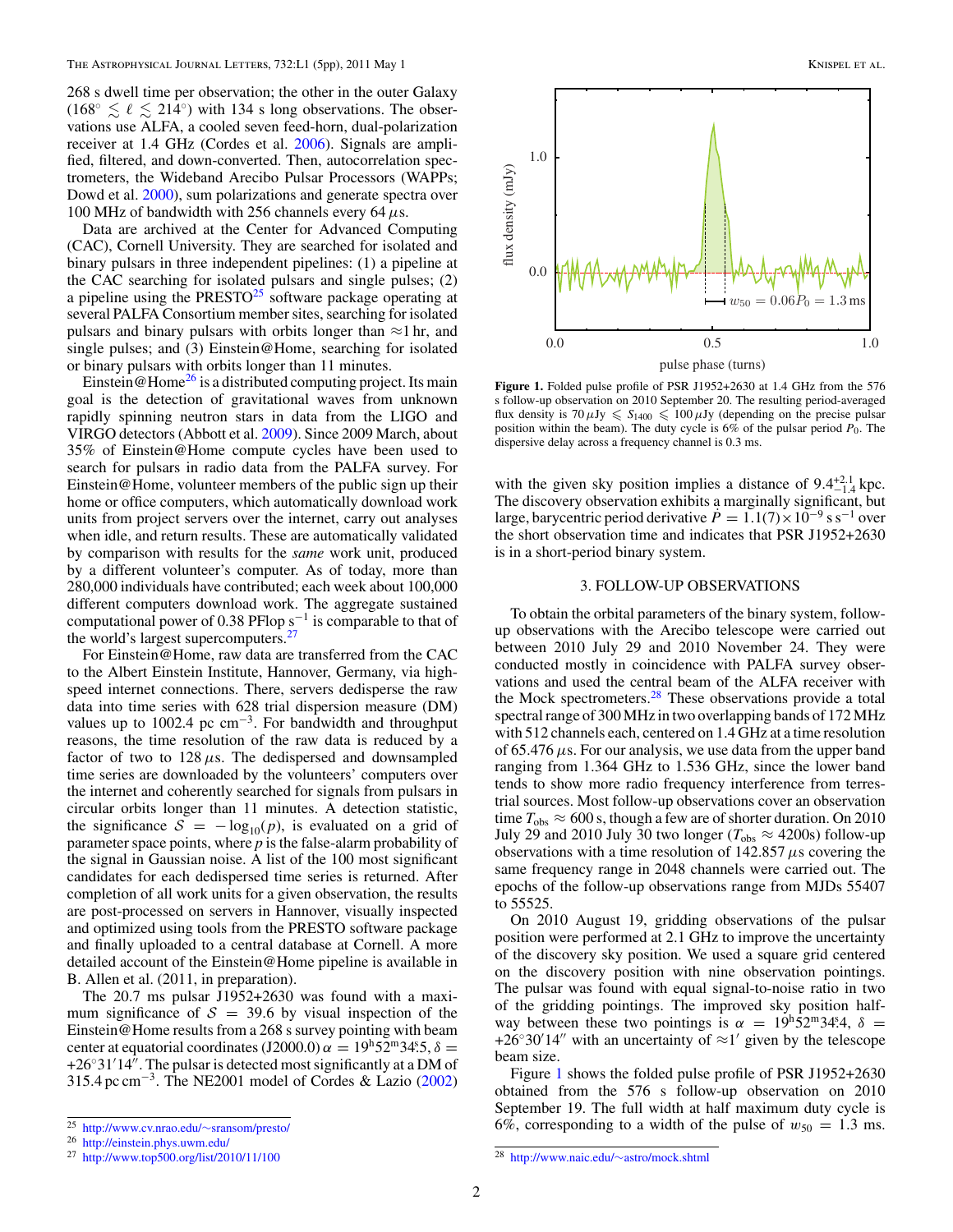**Table 1** PSR J1952+2630 Parameters from a Spin-period-based Analysis

<span id="page-3-0"></span>

| Parameter                                              | Value                                       |
|--------------------------------------------------------|---------------------------------------------|
| Right ascension, $\alpha$ (J2000.0)                    | 19h52m6a                                    |
| Declination, $\delta$ (J2000.0)                        | $+26^{\circ}30'^{a}$                        |
| Galactic longitude, $\ell$ (deg)                       | $63.25^{\rm a}$                             |
| Galactic latitude, <i>b</i> (deg)                      | $-0.37$ <sup>a</sup>                        |
| Distance, d (kpc)                                      | $9.4^{+2.1}_{-1.4}$                         |
| Distance from the Galactic plane, $ z $ (kpc)          | 0.06                                        |
| Dispersion measure, DM (pc $cm^{-3}$ )                 | 315.4                                       |
| Period averaged flux density, $S_{1400}$ ( $\mu$ Jy)   | $\leq 100$ , $\geq 70$                      |
| FWHM duty cycle (pulse width, $w_{50}$ (ms))           | $6\%$ (1.3)                                 |
| Intrinsic barycentric spin period, $P_0$ (ms)          | 20.732368(6)                                |
| Projected orbital radius, $x$ (It-s)                   | 2.801(3)                                    |
| Orbital period, $P_{\text{orb}}$ (day)                 | 0.3918789(5)                                |
| Time of ascending node passage, $T_{\text{asc}}$ (MJD) | 55406.91066(7)                              |
| Orbital eccentricity, e                                | $\leq$ 1.7 × 10 <sup>-3</sup> (2 $\sigma$ ) |
| Mass function, $f(M_{\odot})$                          | 0.15360(1)                                  |
| Minimum companion mass, $m_c$ ( $M_{\odot}$ )          | 0.945                                       |
| Median companion mass, $m_{c \text{ med}} (M_{\odot})$ | 1.16                                        |

**Notes.** Thirty-four measurements of *P* and  $\dot{P}$  between MJDs 55407 and 55525 are used. The numbers in parentheses show the estimated  $1\sigma$  errors in the last digits.

<sup>a</sup> The sky position was obtained from a gridding observation and has an accuracy of 1' given by the telescope beam size.

The dispersive delay across a frequency channel is 0.3 ms for the given DM, frequency resolution, and central frequency. We calibrate the profile using the radiometer equation to predict the observation system's noise level. Since the sky position is known to 1' accuracy, we can only derive limits on the flux density. We obtain a system equivalent flux density *S*sys of 3.0–3.8 Jy (depending on the precise pulsar position within the beam). The observation bandwidth is 172 MHz, the observation time is 576 s, and the folded profile has  $N = 128$  bins; then, the expected off-pulse noise standard deviation used for calibration is 76–98*μ*Jy. The estimated period-averaged flux density of the pulsar at 1.4 GHz is  $70 \mu Jy \le S_{1400} \le 100 \mu Jy$  (depending on its position within the beam).

#### 4. SPIN-PERIOD-BASED ORBITAL SOLUTION

We obtain a solution for the orbital parameters based on measurements of the barycentric spin period and spin period derivative. The pulsar's orbital motion in a binary system causes changes of the apparent barycentric spin frequency over time due to the Doppler effect. For a circular orbit, the barycentric spin period *P* as a function of the orbital phase  $\theta = \Omega_{\rm orb}(t - T_{\rm asc})$ measured from the time of passage of the ascending node *T*asc is given by

$$
P(\theta) = P_0(1 + x\Omega_{\text{orb}}\cos(\theta)).
$$
 (1)

Here,  $\Omega_{\rm orb} = 2\pi/P_{\rm orb}$  is the orbital angular velocity for an orbital period  $P_{\text{orb}}$ ,  $P_0$  is the intrinsic barycentric spin period of the pulsar, and  $x = r \sin(i)/c$  is the projected orbital radius in light-seconds. The radius of the pulsar orbit is denoted by *r*, *i* is the orbital inclination, and *c* is the speed of light.

## *4.1. First Estimates of the Orbital Parameters*

For each follow-up observation of length  $T_{obs} \ge 600$  s, we obtain a pair of values, the barycentric spin period *P* and the spin period derivative  $\dot{P}$ , using the PRESTO software package. For the two longer follow-up observations of  $T_{obs} \approx 4200$  s, we obtain  $(P, P)$  pairs over seven contiguous stretches of approximately 600 s each. The acceleration is computed from  $a = cPP^{-1}$ , yielding in total 34 (*P*, *a*) pairs. We compute the best-fitting orbital parameters by the method in Freire et al. [\(2001\)](#page-5-0). We find  $x = 2.76(4)$  lt – s and  $P_{\text{orb}} = 9.3(1)$  hr; numbers in parentheses are estimated  $1\sigma$  errors in the last digit.

## *4.2. Refining the Orbital Parameters*

The initial set of orbital parameters is extended and refined using the starting values from Section 4.1. We employ leastsquares fitting of the full parameter set  $\Omega_{\rm orb}$ ,  $T_{\rm asc}$ , *x*, and  $P_0$ with Equation (1). After convergence of the fit, the parameters are further refined and errors are estimated by Markov Chain Monte Carlo (MCMC) sampling (Gregory [2005\)](#page-5-0) using an independence chain Metropolis–Hastings algorithm with flat proposal density functions in all parameters. Table 1 shows the refined orbital parameters for PSR J1952+2630 obtained in this manner.

This simple model does not take into account the intrinsic spin-down of the pulsar. Fitting for the spin-down rate is not yet possible with the data reported here, because of the degeneracy with an offset in sky position, which itself is not known to high enough accuracy. This effect results in a systematic error of the best-fit results at an unknown level. Future analysis of pulsar phase instead of spin period, will distinguish the spin-down and orbital effects.

Figure [2](#page-4-0) shows all measured spin periods *P* as a function of the orbital phase  $\theta$  in the upper panel and the residuals in spin period in the lower panel. No clear structure is visible in the residuals and thus no striking evidence of non-zero eccentricity is apparent, justifying the choice of the circular orbit model.

## *4.3. Upper Limit on Orbital Eccentricity*

To set an upper limit on the eccentricity of PSR J1952+2630's orbit, we use a spin period model based on the ELL1 timing model (Lange et al. [2001\)](#page-5-0) which is suited for orbits with small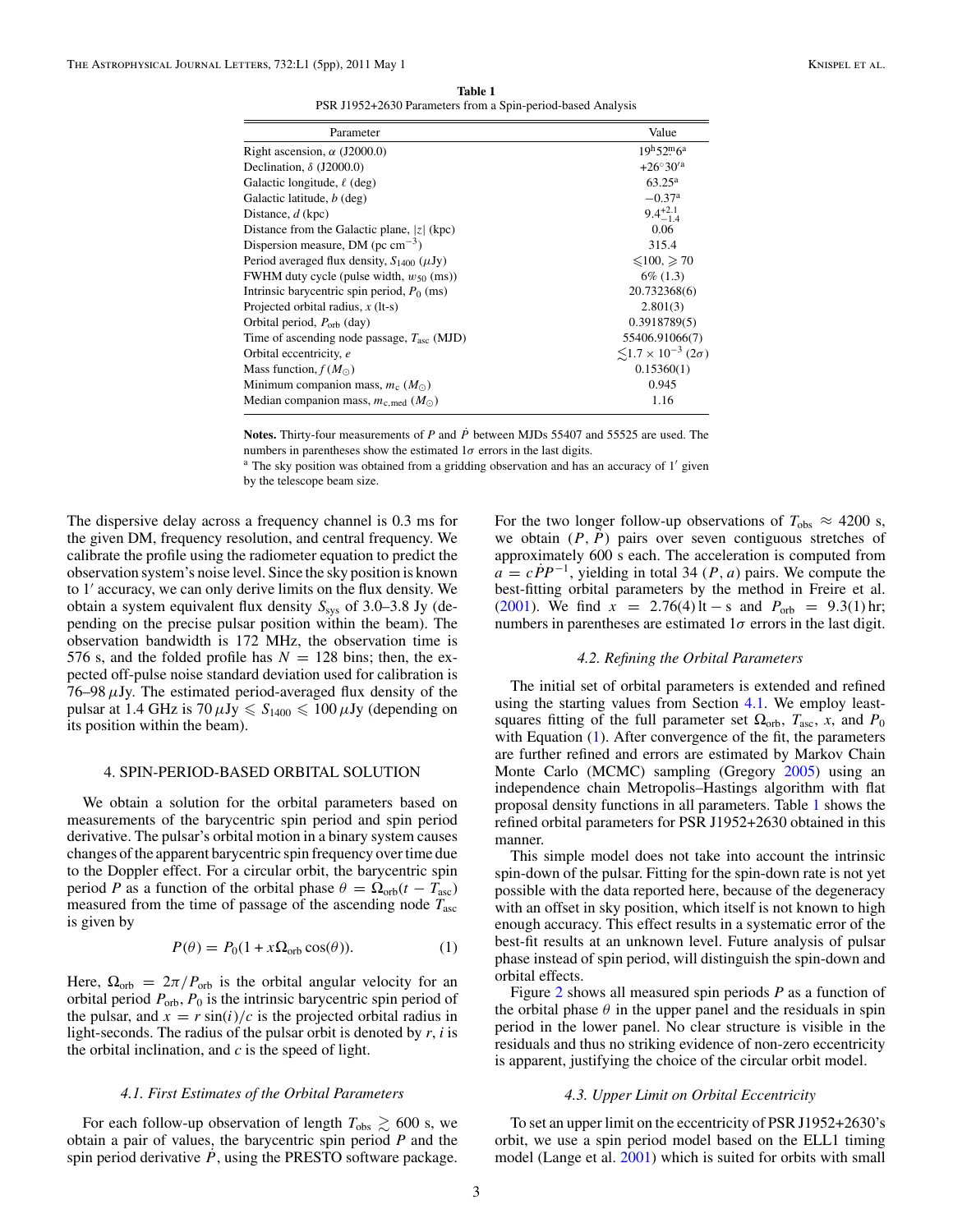<span id="page-4-0"></span>

**Figure 2.** Top: points (with error bars, too small to see) are the measured spin periods *P* as a function of the orbital phase computed from the orbital model in Table [1.](#page-3-0) The curve is the expected model spin frequency and the horizontal red line is at *P*0. Bottom: the residual difference between expected and measured spin frequency as a function of the orbital phase. No clear trend indicating non-zero eccentricity is evident.

eccentricity *e*. Then, Equation [\(1\)](#page-3-0) in first order in *e* is modified to

 $P(\theta) = P_0 [1 + x \Omega_{\text{orb}} (\cos(\theta) + \varepsilon_1 \sin(2\theta) + \varepsilon_2 \cos(2\theta))]$ , (2)

where the additional constants are given by  $\varepsilon_1 = e \sin(\omega)$  and  $\varepsilon_2 = e \cos(\omega)$ , respectively. The angle  $\omega$  is the longitude of the periastron measured with respect to the ascending node of the orbit. We now fit for the complete set of parameters  $(P_0, x, \Omega_{\text{orb}}, T_{\text{asc}}, \varepsilon_1, \varepsilon_2)$ . Following the same method as described in Section [4.2,](#page-3-0) we find the best-fitting orbital solution including the additional eccentricity parameters. MCMC sampling of the parameters space is also conducted for this spin period model (Equation (2)).

The parameters ( $P_0$ , x,  $\Omega_{\text{orb}}$ ,  $T_{\text{asc}}$ ) only change slightly within the confidence regions obtained from the circular fit. The posterior probability distribution function (pdf) of the eccentricity is consistent with a circular  $(e = 0)$  orbital model; from the posterior pdf we obtain a 2*σ* upper limit on the eccentricity of  $e \lesssim 1.7 \times 10^{-3}$ 

#### 5. DISCUSSION

The mass function is defined by

$$
f = \frac{4\pi^2 c^3}{G} \frac{x^3}{P_{\text{orb}}^2} = \frac{(m_c \sin(i))^3}{(m_p + m_c)^2},
$$
(3)

where  $m_p$  and  $m_c$  are the pulsar mass and the companion mass, respectively. Inserting the orbital parameters yields  $f =$  $0.15360(1) M_{\odot}$  for PSR J1952+2630. Assuming a pulsar mass  $m_p = 1.4 M_{\odot}$ , we obtain a minimum companion mass  $m_c \geq$ 0.945  $M_{\odot}$  for  $i = 90^{\circ}$ . With  $i = 60^{\circ}$  we obtain the median companion mass  $m_{c,med} = 1.16 M_{\odot}$ . For a companion mass  $m_c = 1.25 M_{\odot}$  (smallest measured neutron star mass; Kramer et al. [2006\)](#page-5-0), we obtain an inclination angle of  $i = 55^\circ.1$ .

No evidence of eccentricity  $e > 1.7 \times 10^{-3}$  is found from this analysis. A common envelope phase with mass transfer in the system's past can explain the almost circular orbit and the short



**Figure 3.** Measurable Shapiro delay amplitude (not absorbed by Keplerian orbital fitting) for PSR J1952+2630 as a function of the pulsar mass and the companion mass. The dashed lines show constant inclination angles of 45◦, 60◦, 75◦, and 90◦ at the bottom.

orbital period. Also, the companion's progenitor most likely was not massive enough to undergo a supernova explosion; the supernova would have likely kicked the companion which almost guarantees a much higher orbital eccentricity. Thus, a neutron star companion is conceivable but unlikely. The companion most likely is a massive white dwarf. The high white dwarf companion mass, the compactness of the orbit, and the moderate spin period indicate that the pulsar most likely survived a common envelope phase (Ferdman et al. [2010\)](#page-5-0).

Low eccentricity, spin period, and high companion mass most likely place this system in the rare class of intermediate-mass binary pulsars (IMBPs; Camilo et al. [2001\)](#page-5-0). The distance of PSR J1952+2630 to the Galactic plane,  $|z| \approx 0.06$  kpc, is comparable to that of the other five IMBPs (Ferdman et al. [2010\)](#page-5-0); this low scale height of the known IMBP population might be due to observational selection effects from deep surveys along the Galactic plane (Camilo et al. [2001\)](#page-5-0).

Phinney [\(1992\)](#page-5-0) derived a relation between the orbital period and eccentricity of low-mass binary pulsars (LMBPs with companion mass  $0.15 M_{\odot} \lesssim m_{\rm c} \lesssim 0.4 M_{\odot}$ ). Figure 4 in Camilo et al. [\(2001\)](#page-5-0) displays this relation for LMBPs and IMBPs. The LMBPs follow the theoretically predicted relation very well, while the IMBPs do not follow the same relation; they have higher eccentricities than LMBPs with the same orbital period. The slope, however, seems to be very similar to the one for the LMBPs. This might suggest that there exists a similar relation for this class of binary pulsars. An exact measurement of the orbital eccentricity of PSR J1952+2630 from a coherent timing solution will add another data point that could help to test this hypothesis at short orbital periods.

Detection of the Shapiro delay in PSR J1952+2630 might allow precision mass estimates and strong constraints on the orbital geometry of the binary. Figure 3 shows the measurable Shapiro delay amplitude for PSR J1952+2630 as a function of the pulsar mass and the companion mass; this is the part not absorbed by Keplerian orbital fitting (peak-to-peak amplitude of Equation (28) in Freire & Wex [2010\)](#page-5-0).

Preliminary timing observations using the Mock spectrometers at the Arecibo telescope have time-of-arrival (TOA) uncertainties of approximately  $20 \mu s$ . These are currently unconstraining, because no dedicated, deep observations at superior conjunction are available. Observations over a larger bandwidth and use of coherent dedispersion techniques with new instrumentation could improve TOA uncertainties further to  $\approx$ 10  $\mu$ s.